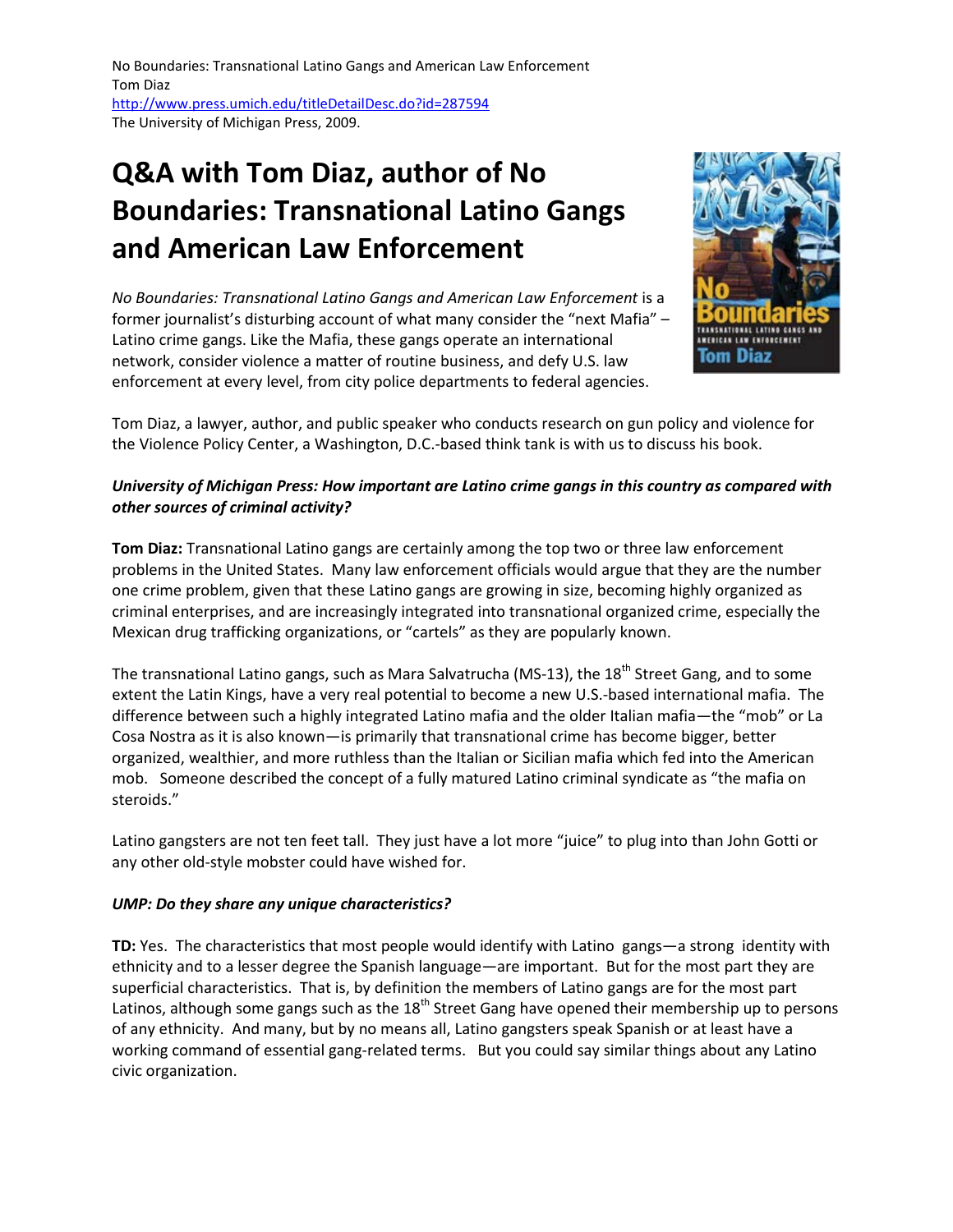An important point to know about Latino gangs is that their important characteristics have changed over the last 30 years or so, and that change has accelerated enormously over the last decade.

In the middle part of the last century language, ethnicity, and neighborhood turf defined Latino gangs. Depending on the gang, the location, and the date, criminality played a more or less important role, but it was not the driving or animating force of the gang.

Today criminality is the very essence of the important gangs—by that I mean the larger national and transnational street and prison gangs. Gangs have become criminal enterprises, overwhelmingly organized around the illicit traffic of drugs. Crime has eclipsed ethnicity and language as the defining characteristics of transnational Latino gangs.

But within their criminal being Latino gangs by and large share several characteristics that are unique, or at least much more strongly felt in Latino gangs than others. These are:

- **Territoriality** Latino gangs characteristically assert "sovereignty" over defined geographic areas, whether it be a block, a part of a city, or a multi-state region. Within their "turf," they arrogate as many aspects of a sort of governance as they can. It seems odd when put that way, but they impose "taxes" on criminal and legitimate business alike, violence settles disputes and dispenses "justice" according to their own code, and confronts "invaders" – including other gangs and law enforcement authorities.
- **Extraordinary violence** For any number of historic, cultural, and mundane reasons, the transnational Latino gangs, and Latino prison gangs, have a proven record of a ruthless use of violence that often borders on the reckless: *locura* or craziness.
- **Opportunistic criminality** Drug trafficking is certainly the mainstay of the criminal behavior of Latino gangs (and, in fact, virtually all U.S. gangs). But these gangs engage in virtually any criminal conduct that falls within their grasp.
- **Demand for "respect**" Inadvertent "disrespect" for a gang member by an unknowing citizen is one likely way to end up "at the wrong place at the wrong time." A traffic dispute, accidental bumping into a gangster, having any kind of dispute with a gangster's family, a misinterpreted comment or glance have all led to the taking of innocent life by gang members who perceived themselves to have been "disrespected."

### *UMP: What types of crimes are they most often involved in?*

**TD:** Drug trafficking is the number one activity, and the most lucrative criminal trade in the world. Armed violence – murder and assault—is endemic. Extortion, home invasion, kidnapping, human trafficking, prostitution, money-laundering, auto theft, and gun-smuggling are other crimes Latino gangs frequently engage in.

# *UMP: Do these gangs impact anyone who doesn't actually live in the communities where they operate?*

**TD:** Two preliminary points: First, it should be understood that the modern gang phenomenon is not primarily a function of neighborhood, as it used to be. The transnational and national gangs have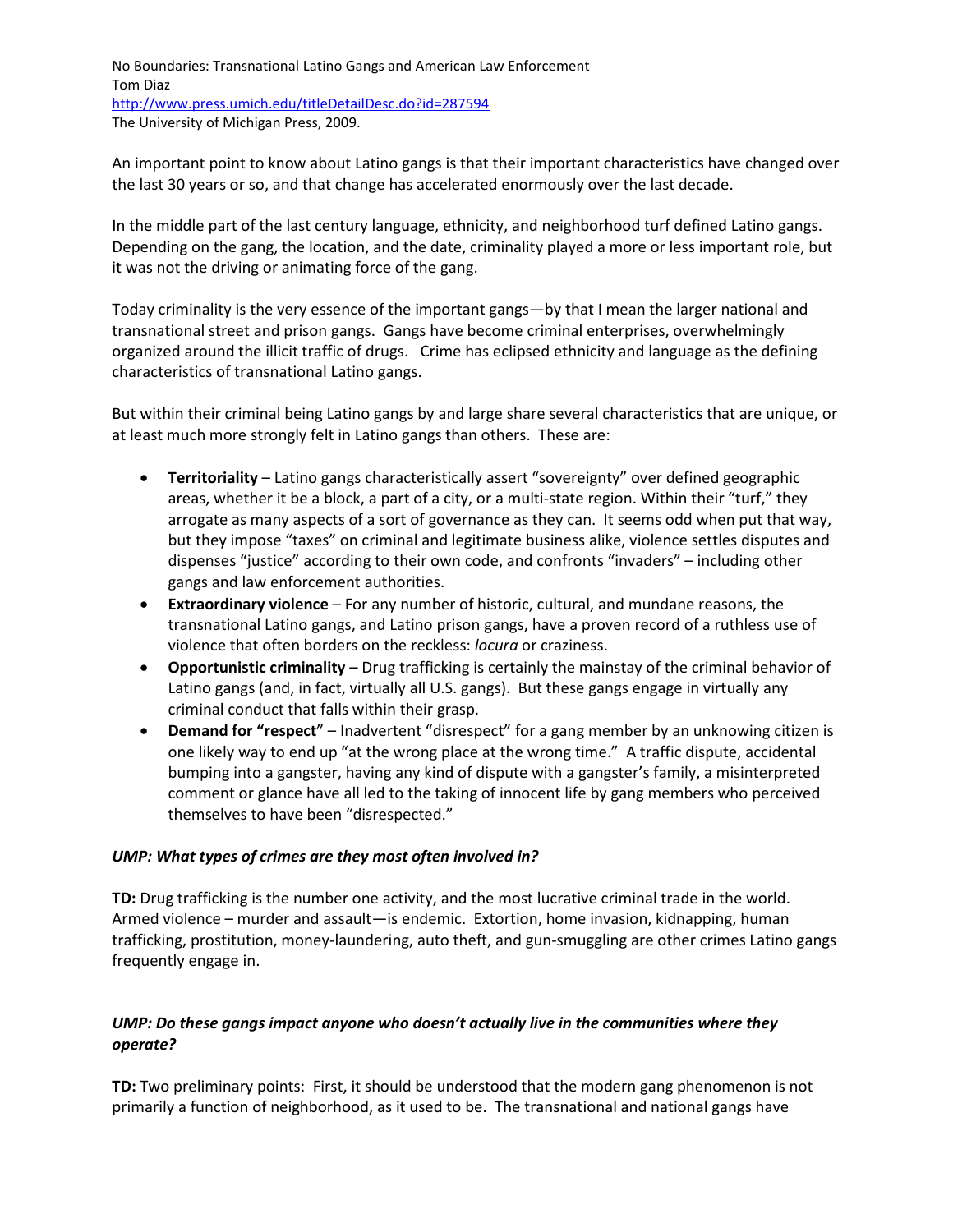exploded across the map of the United States. Latino gangsters now live and operate in many different and unlikely places, not only traditional "*barrios*." Moreover, gangsters are highly mobile today: they and their operations readily cross state, regional, and national boundaries. There are no boundaries.

Second, it is really important to recall that the people who live in gang communities are overwhelmingly law-abiding citizens who are entitled to the basic human right of living free of fear and exploitation and the civic right of government protection from criminal conduct. Even if gangs only impacted the communities in which they live, the greater society would have an obligation to police them in the same way that we police – for example – a criminal fraud that only affects very wealthy investors or the operators of a particular business or kind of business. The rule of law is not bound by neighborhood boundaries.

Those two things said, the fact is that *everyone* who lives in the United States—without exception everyone is affected by these gangs every day. Gangs are the primary retail outlets for drugs—cocaine, heroin, methamphetamine, marijuana, and various so-called "designer drugs"—in the United States. The direct and indirect costs of the use of illicit drugs are obviously enormous.

A corollary of the drug trade is armed violence. It is simply how the drug market is "rationalized." Putting aside the lesser risk of being caught in a crossfire, the costs of armed violence are equally large. Every citizen bears the burden of funding law enforcement agencies, prosecutors, courts and courtrelated agencies, and health service.

The opportunistic criminal conduct of gangs—extortion, trafficking in contraband, prostitution—also impacts the broader community. Every business that is extorted is a business less able to thrive, less able to create jobs, and less able to pay taxes.

# *UMP: What is contributing to the success or rise of the gangs?*

**TD:** The ongoing consolidation and enormous profitability of the illicit drug trade is without doubt the single most important factor in the rise of the modern transnational Latino gang. The specific elements are:

- The rise to power over the last several decades of the Mexican drug trafficking organizations. These transnational criminal enterprises now basically control the wholesale drug trade in the United States. Latino gangs have been natural resources for the cartels, and vice versa. The U.S.-based gangs have been increasingly integrated into the drug traffickers' operations.
- Drug trafficking is simply the most lucrative crime there is.

Another strong element is the lack of understanding among many law enforcement jurisdictions of the Latino communities among them and more specifically, of the gang problem.

### *UMP: What has been done to stop them, and what can be done?*

**TD:** The bad news is that the problem of gangs in general in the United States has been largely dumped in the lap of law enforcement.